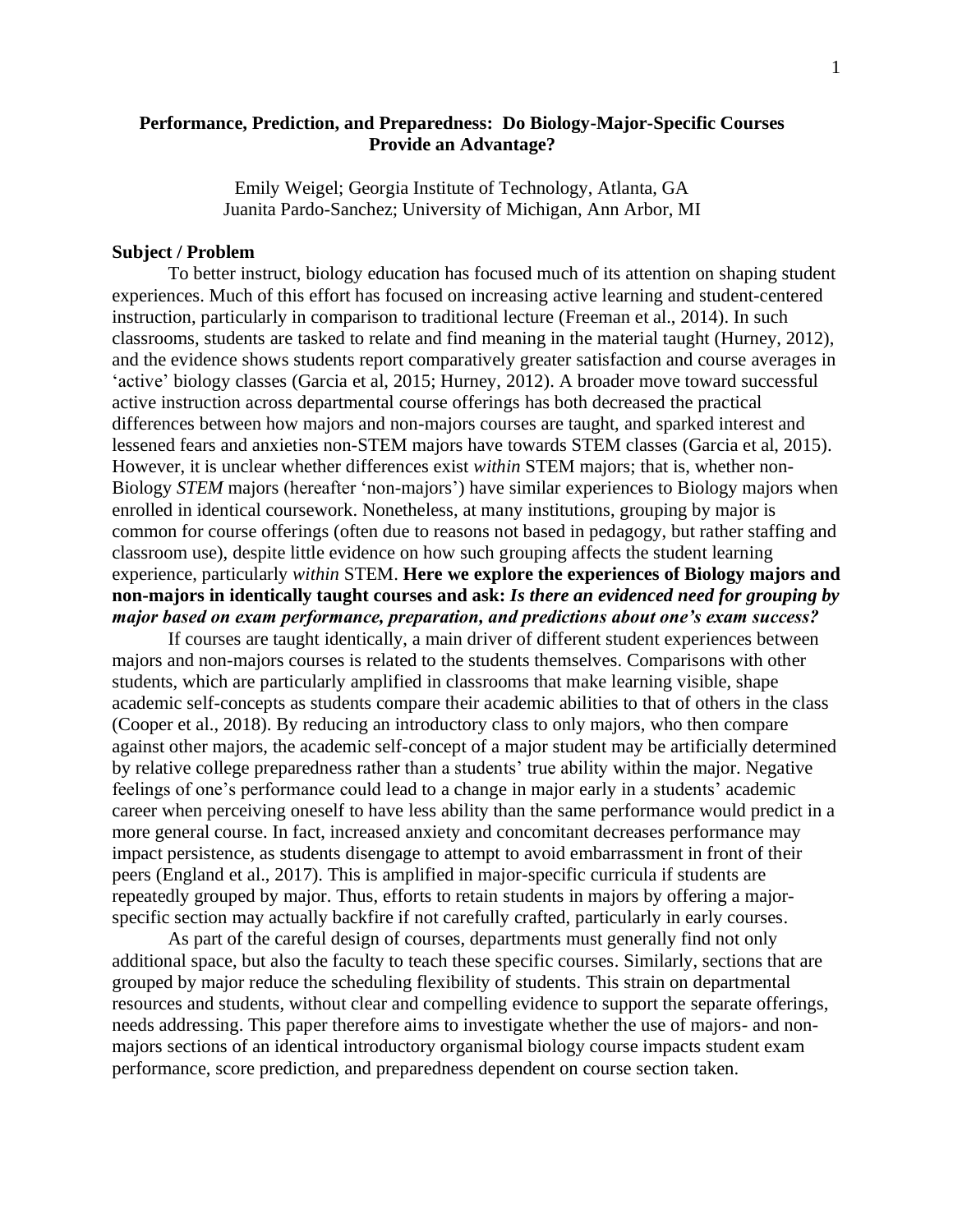## **Study Design**

Students at a large, southeastern R1 university were recruited for study following IRB protocol #H17452. At this institute, an introductory-level organismal biology course is taught in two sections: a biology-majors-only section (total class size  $N=78$ ,  $N=75$  consenting for study, 60% female, 64% first-years), and a non-major-specific section of other STEM majors (e.g. Chemistry, Math, Computer Science, and Engineering majors; total class size N=103, N=98 consenting for study, 45% female, 38% first-years). Each section was team-taught in an activelearning format by the same two seasoned instructors for 50 minutes every Monday, Wednesday and Friday. The sections were taught identically one-hour apart using the same course materials. Students had an online pre-reading and associated set of 5 questions to prepare per class meeting, and weekly online home-works; feedback from these assessments, and in-class assignments, was given digitally within 2 hours of being due.

Throughout the semester, 4 in-person, 35-question multiple-choice exams with questions spanning all Bloom's levels were administered. After each exam, students were asked to fill out an 'Exam Wrapper' survey (Thompson, 2012) which included 5-item Likert-scale and short, open-ended questions regarding student's perceived anxiety level in preparing for the exam, how much time they spent studying (both in number of days and total number of hours), how satisfied they were with their studying, and their predicted score on the exam. Combined with the actual score on the exam, we were also able to analyze their predictive ability in assessing their exam scores by calculating the difference between the predicted score and their actual score on each exam. Results from the exam wrappers and test performance between the two classes were all analyzed using R (Team, 2017).

### **Analyses and Findings**

To determine the suitability of standard parametric tests for our analyses, a Shapiro Wilks test was conducted on each variable to determine its normality in addition to using a visual assessment. Each variable measured failed the Shapiro Wilks test (all p<0.05), indicating nonnormality and inappropriateness of standard tests. In response to this, we first transformed the data: If the data was skewed left, then the square root of the response was taken. If the data was skewed right, then the log was taken of the data. Specifics of the transformation prior to model fitting are indicated below. To confirm variable transformation did not significantly impact the outcomes of our models, we also ran the same models without transformation; we achieved similar results, so the most appropriate, transformed models are reported below.

Base linear mixed effects models were created by using exam number and class as fixed effects. Gender, student, and year in college were used as random effects to account for important differences between students and classroom populations. The sole interaction initially included was that between exam number and class. The best fit model was deduced using AIC in all cases by stepwise removal predictors and their interactions. The following linear mixed effects models were used to look at the predictive effects of these variables on:

- 1. Exam scores
- 2. Anxiety levels reported by students
- 3. Number of days spent preparing for the exam
- 4. Satisfaction levels with their studying
- 5. Number of hours spent preparing for the exam
- 6. Exam score prediction
- 7. The difference between their predicted and actual exam score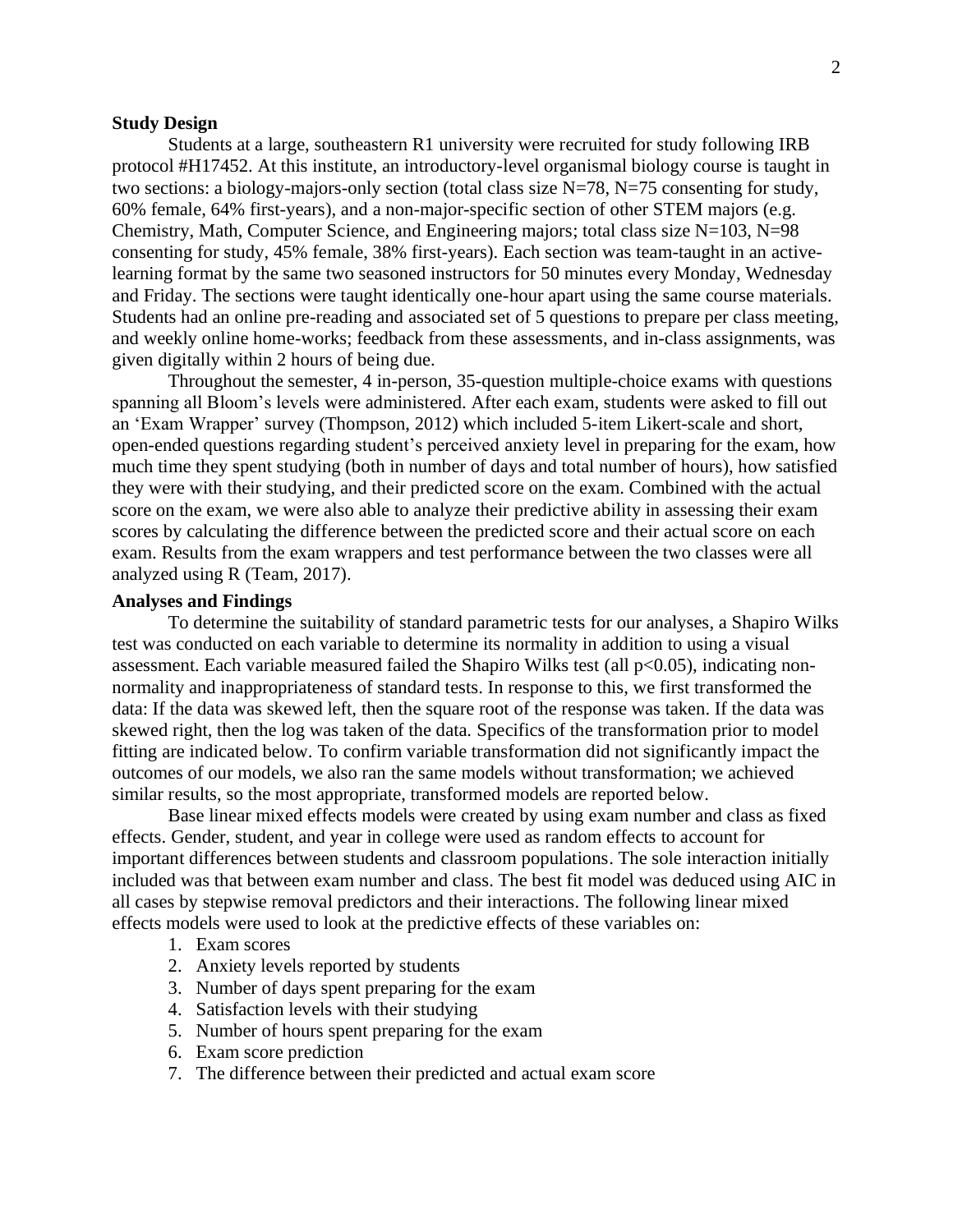The Shapiro Wilks test for the exam scores determined that the scores were not normally distributed ( $p<0.05$ ). Using a visual assessment, it was determined that the scores were skewed to the right. To correct for this, the log of the exam scores was taken. The best fit model for the effect of class and exam on exam scores only used class as a fixed effect. A summary of the model resulted with no significant difference in exam scores between classes (-4.166  $\leq t \leq$ 3.098, df = 172, N = 173). A summary of the exam scores can be found in Table 1.

*Table 1. Class average and SEM for each exam. A Kruskal-Wallis test was conducted between exam scores separated by class and exam resulted in no significant difference between either classes in any of the exams (p > 0.05, df=172, N=173).*

|                                      | Class Exam I                     | Exam 2             | Exam 3           | Exam 4     |
|--------------------------------------|----------------------------------|--------------------|------------------|------------|
| <i>Non-Majors</i>   $80.92 \pm 1.47$ |                                  | 77.85±1.85         | $84.51 \pm 1.66$ | 77.72+1.87 |
|                                      | <i>Majors</i>   $78.78 \pm 1.41$ | $78.81 \pm 1.97$ . | 84.48±1.95       | 73.97+1.58 |

Students reported their anxiety levels by selecting a level of anxiety most closely related to theirs (very anxious to very calm, lowest to highest on a 5-point Likert scale). This categorical data was transformed into factors for statistical analysis. The best fit model for anxiety included class and exam number as fixed effects. No significant difference between anxiety levels was found  $(-2.024 \le t \le 0.149$ , df = 172, N = 173).

Students were also asked to report the number of days they spent preparing for each exam. This categorical data was also transformed into factors. The best fit model analyzing the number of days students spent studying included exam number and class as fixed effects. Classes did not differ in their days spent preparing for exams  $(-3.186 \le t \le 1.186$ , df = 172, N = 173).

Student satisfaction levels with their studying were recorded in five different categorical levels (very dissatisfied to very satisfied, lowest to highest on a 5-point Likert scale) which were transformed to factors. The lowest option corresponded to the number one and the highest option corresponded to the number five. The best fit model for satisfaction levels as reported by students included class and exam number alone. No significant difference between studying satisfaction levels was found  $(-1.034 \le t \le 2.902$ , df = 172, N = 173).

Students were asked to quantify the number of hours spent preparing for each exam. This data was skewed to the left determined visually and with a Shapiro Wilks test ( $p<0.05$ ). To correct for this, the square root was taken of the predicted exam scores. The best fit model included exam and class as fixed effects. No significant difference was found between number of hours studying for the exam and the class or exam  $(1.849 \le t \le 28.496$ , df = 172, N = 173).

After exams, students were asked to estimate the score they received. This data was skewed to the left determined visually and with a Shapiro Wilks test ( $p<0.05$ ). To correct for this, the square root was taken of the predicted exam scores. The best fit model found for this response included exam number and class as fixed effects. Predictions were not significantly different between classes for any of the exams  $(-1.928 \le t \le 2.227$ , df = 172, N = 173).

The difference and absolute value between the observed exam score and the students' expected score was taken; this was to assess the potential accuracy of exam score predictive ability and its potential change both across the semester and between courses. The best fit model for this case included only exam number, and which was not found to be significant  $(-0.513 \le t$  $\leq$  1.968, df = 172, N = 173).

## **Contribution**

While based on a single instance of two identically-taught courses, this study provides some evidence that, within STEM majors, biology-majors may not see increased benefit to sections offered solely to them in terms of their performance, preparation (and feelings around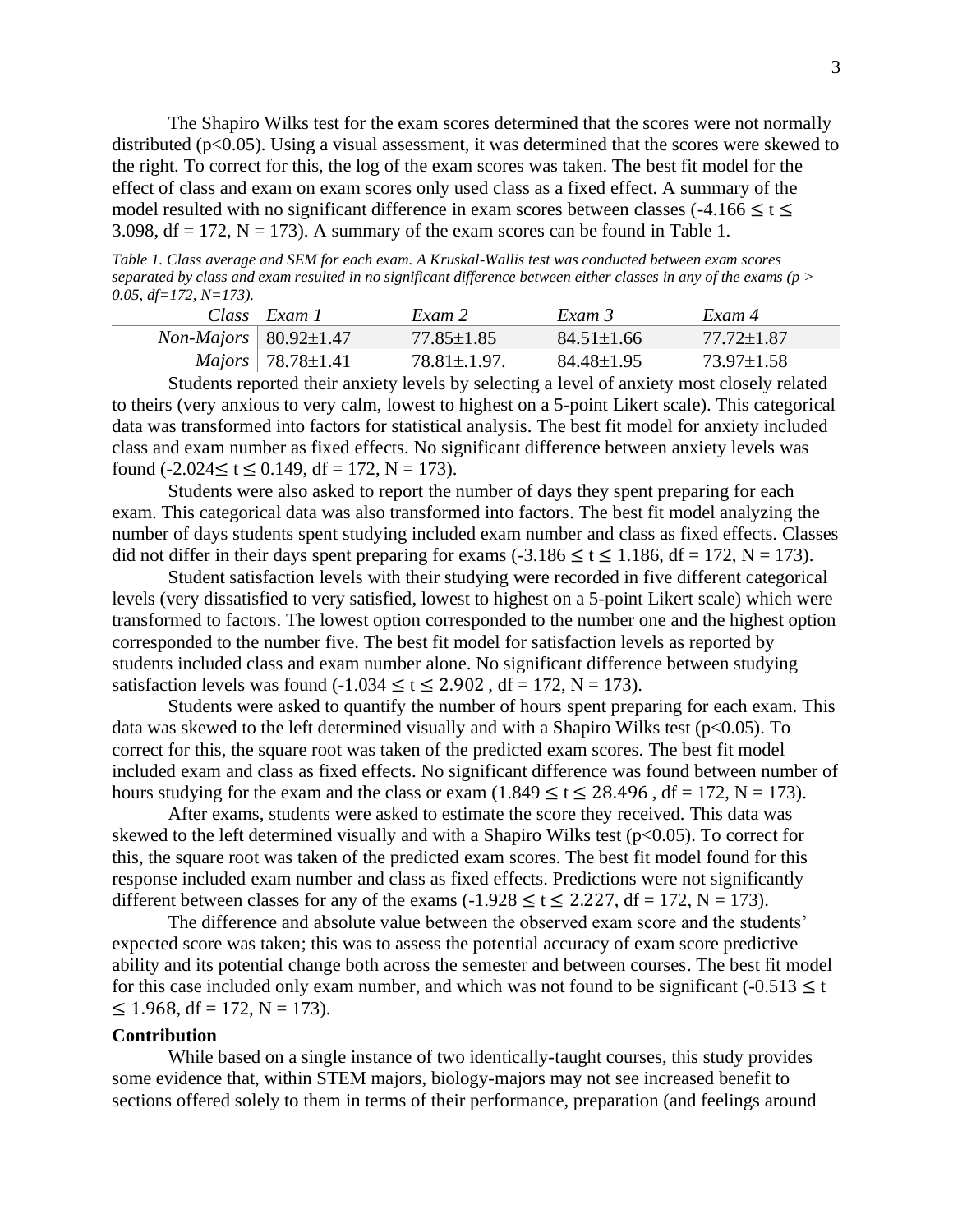such preparation) and their metacognitive predictions about how such preparations may have impacted performance. Future studies should explicitly investigate how other factors not measured here, such as potential differences in credit hours taken or sense of belonging in the courses, may affect other aspects of student experience, particularly in ways that impact persistence in the major.

In accordance with previous studies, active learning lead to academic achievement of students in introductory biology courses (Hurney, 2012), as evidenced by relatively high averages inclusive of standard deviation on exams that challenged students across Bloom's levels However, despite high performance on exams, major and non-major students reported similar levels of anxiety caused by exams, and this anxiety did not shift decrease across the semester, even as students grew familiar with the exam format. This result indicates that regardless of the students' relation to the course topic, exam anxiety persists in similar forms and may be hard to alleviate, although being a course related to your major does not appear to alleviate nor increase one's anxiety relate to the course. Given that this course used techniques, such as clickers, to allow for anonymous answering of questions to reduce anxiety (England et al., 2017), it is perhaps pertinent to consider teaching students techniques specific to reducing anxiety while specifically preparing for exams, rather than in generally engaging face-to-face in a course.

Exam wrappers are a tool for teaching reflective metacognitive skills, particularly cognizance related to effective study techniques, and they are touted to help students set better goals for the next exam (Gezer-Templeton et al., 2017). However, this study found no significant difference between majors and non-majors across four exams in the number of hours and days they studied for the exam nor in their satisfaction with their studying. Indeed, studies show that students vary in metacognitive abilities, particularly with age and practice (Li et al., 2016), and we saw more variation within than between courses. Furthermore, as students showed relatively constant study behaviors over time, it is possible that past study techniques, even when ineffective, are 'ingrained' from K-12 experiences; for this reason, future studies should consider the instruction and feedback students received in how to study. As we saw students across all levels of achievement reluctant to switch techniques, some instruction on alternative study strategies or how to form study groups, could be incorporated. This is particularly important as major-specific, cohort models are touted as ways to build retention and skills via connections with other students (although evidence is lacking). Simply, we may need to 'correct for' the comfort of certain techniques and social pressure to adopt them, even when subpar; the students simply may not know how to go about studying another way unless we show them.

Students often overestimate their predictions of exam scores, even after multiple exams (Foster et al., 2017). Consistent with prior studies, we found that exam score predictions did not improve over time and were equally over-inflated relative to actual exam score for majors and non-majors. Although we found across courses higher-achieving students tended to be more accurate (as in Bol et al., 2005), we did not find that these students grew any more accurate across the semester. Knowing that poor estimation of exam score does not depend on major, but rather more generally on level of achievement, instructors may use predictive abilities to target students who may need additional assistance; this may be particularly pertinent to help students who assume incorrectly that they will 'automatically' perform better in major courses simply because they have declared a particular major.

## **General Interest**

From this study, we have found that biology and non-biology stem majors experience active learning introductory biology classrooms in similar ways with respect to exam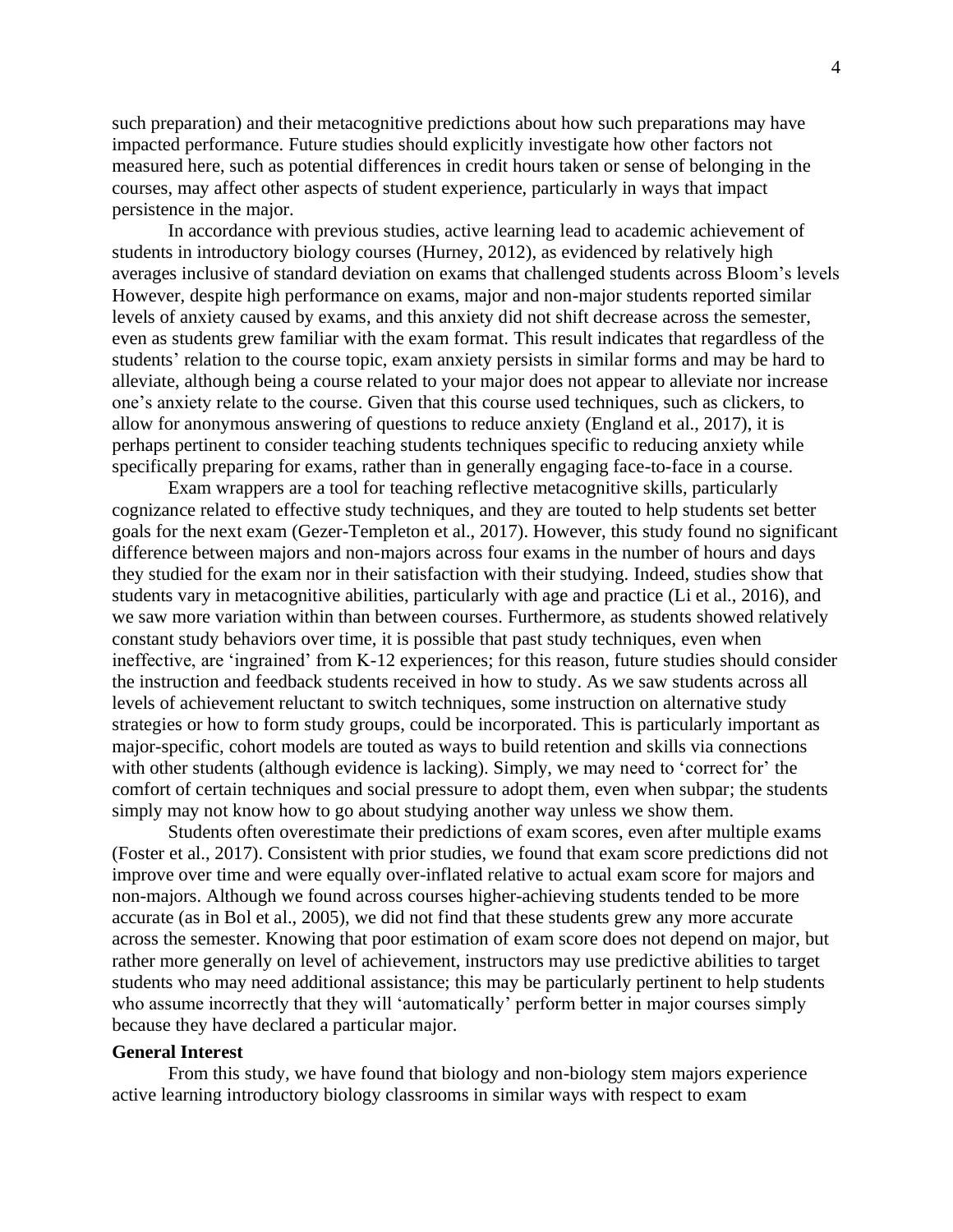performance, preparation, and predicted performance. Our evidence suggests that courses restrictive by major (or perhaps in a K-12 system, by track) may not be as beneficial as grouping students by direct assessment of biology or metacognitive skills. As there appears to be more uniformity in response within STEM majors, this also suggests that separating introductory biology classes by specific major holds no direct achievement benefit if both are taught utilizing active learning. The release from requiring separate sections may relieve departmental burden from finding additional teaching staff and also help students to stay on track by allowing for more scheduling flexibility in the courses a student may take in a given semester. Our data also suggest that elements of test anxiety and study strategy may be difficult to change within a semester; this calls for a deliberate, curriculum-wide, longer-term focus on helping students to develop self-assessment and effective study skills, particularly for lower-performing students.

## **References**

- Bol, L., Hacker, D. J., O'Shea, P., & Allen, D. (2005). The influence of overt practice, achievement level, and explanatory style on calibration accuracy and performance. *Journal of Experimental Education, 73*(4), 269-290. doi:Doi 10.3200/Jexe.73.4.269-290
- Cooper, K. M., Krieg, A., & Brownell, S. E. (2018). Who perceives they are smarter? Exploring the influence of student characteristics on student academic self-concept in physiology. *Advances in Physiology Education, 42*(2), 200-208. doi:10.1152/advan.00085.2017
- England, B. J., Brigati, J. R., & Schussler, E. E. (2017). Student anxiety in introductory biology classrooms: Perceptions about active learning and persistence in the major. *PLoS One, 12*(8). doi:ARTN e0182506Foster, N. L., Was, C. A., Dunlosky, J., & Isaacson, R. M. (2017). Even after thirteen class exams, students are still overconfident: the role of memory for past exam performance in student predictions. *Metacognition and Learning, 12*(1), 1-19. doi:10.1007/s11409-016-9158-6
- Freeman, S., Eddy, S. L., McDonough, M., Smith, M. K., Okoroafor, N., Jordt, H., & Wenderoth, M. P. (2014). Active learning increases student performance in science, engineering, and mathematics. *Proceedings of the National Academy of Sciences of the United States of America, 111*(23), 8410-8415. doi:10.1073/pnas.1319030111
- Garcia, R., Rahman, A., & Klein, J. G. (2015). Engaging Non—Science Majors in Biology, One Disease at a Time. *The American Biology Teacher, 77*(3), 178-183. doi:10.1525/abt.2015.77.3.5
- Gezer-Templeton, P. G., Mayhew, E. J., Korte, D. S., & Schmidt, S. J. (2017). Use of Exam Wrappers to Enhance Students' Metacognitive Skills in a Large Introductory Food Science and Human Nutrition Course. *Journal of Food Science Education, 16*(1), 28-36. doi:10.1111/1541-4329.12103
- Hurney, C. A. (2012). Learner-centered teaching in nonmajors introductory biology: the impact of giving students choices. *J Microbiol Biol Educ, 13*(2), 133-141. doi:10.1128/jmbe.v13i2.458
- Li, W., Ji, H., Li, F., Li, P., Zhang, Y., & Li, X. (2016). Metacognitive control: Shifting from habitual to agenda processes on item selection during study in elementary school children. *Br J Educ Psychol, 86*(4), 657-670. doi:10.1111/bjep.12130
- Team, R. C. (2017). R: A Language and Environment for Statistical Computing (Version 3.4.1). Vienna, Austria: R Foundation for Statistical Computing. Retrieved from https://www.Rproject.org/